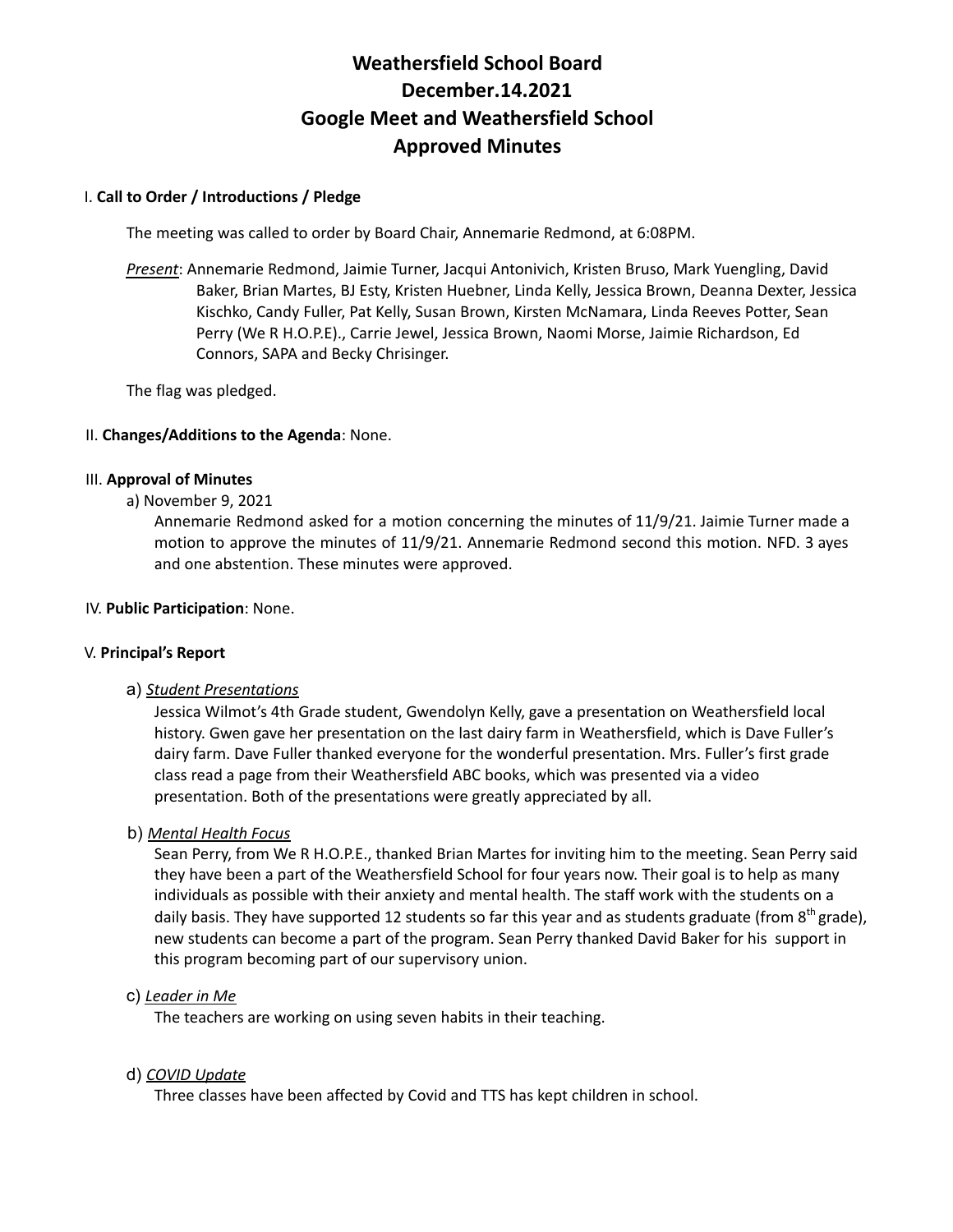# e) *Building Community*

Brian Martes thanked Craig Locarno, Julie Beachain and Heather Gokey for the wonderful community dinner tonight. Brian Martes spoke at the Veteran's Day Ceremony in Perkinsville. The state snow plow named by Weathersfield School, Big Bessie, came to visit the school. Brian Martes met with Chief Spaulding about fire safety and with the Town Manager about the town report.

# VI. **Superintendent's Report**

# a) *COVID Update / Test-To-Stay (TTS)*

TTS is more time consuming than predicted. It is good for us to remember to go back to basics such as masking, sanitizing, distancing and taking quarantining seriously. Second doses of the vaccine are being deployed. 96% of the staff are fully vaccinated. Staff stress continues and the administration is offering support.

# b) *Negotiations*

The teachers settled last week on their contract and it needs to be ratified tonight. Support staff negotiations start tomorrow. We are cautiously optimistic these will go well.

# c) *Equity Task Force Update*

The Equity Policy that the task force came up with was adopted by the SU Board. We will be partnering with Springfield to do an equity audit.

# VII. **Items for Discussion**

# a) *Athletic Update* - Jessica Kischko

7 & 8 Girls Basketball - Started practice

7 & 8 Boys will play with Windsor as not enough participants

K-6 will start practicing in January.

3 & 4 and 5 & 6 will be co-ed

At this time, there will be no spectators and masks are required for the players. They are figuring out how to stream so parents can see their children play.

Jessica Kischko also mentioned Ski Vermont which offers a \$20 passport for 5 & 6 graders for alpine or Nordic skiing at various resorts.

# b) *FY23 Budget*

The local budgets are in development. We are waiting for state numbers to come in. Brian Martes went over the budget and the difference if the BAC recommendations are put in the Budget.

FY23 Proposed Budget BAC Budget Dollar Increase: \$106,116 \$276,597 Percent Increase: 1.61% 4.21% Total Budget: \$6,679,891 \$6,850,372

Ed Connors is waiting for information from the state for exact numbers. There was a question about high school tuitions and Ed said that the amounts coming in are close to the estimates that Ed put in the Budget Annemarie Redmond thanked the BAC for all of their hard work.